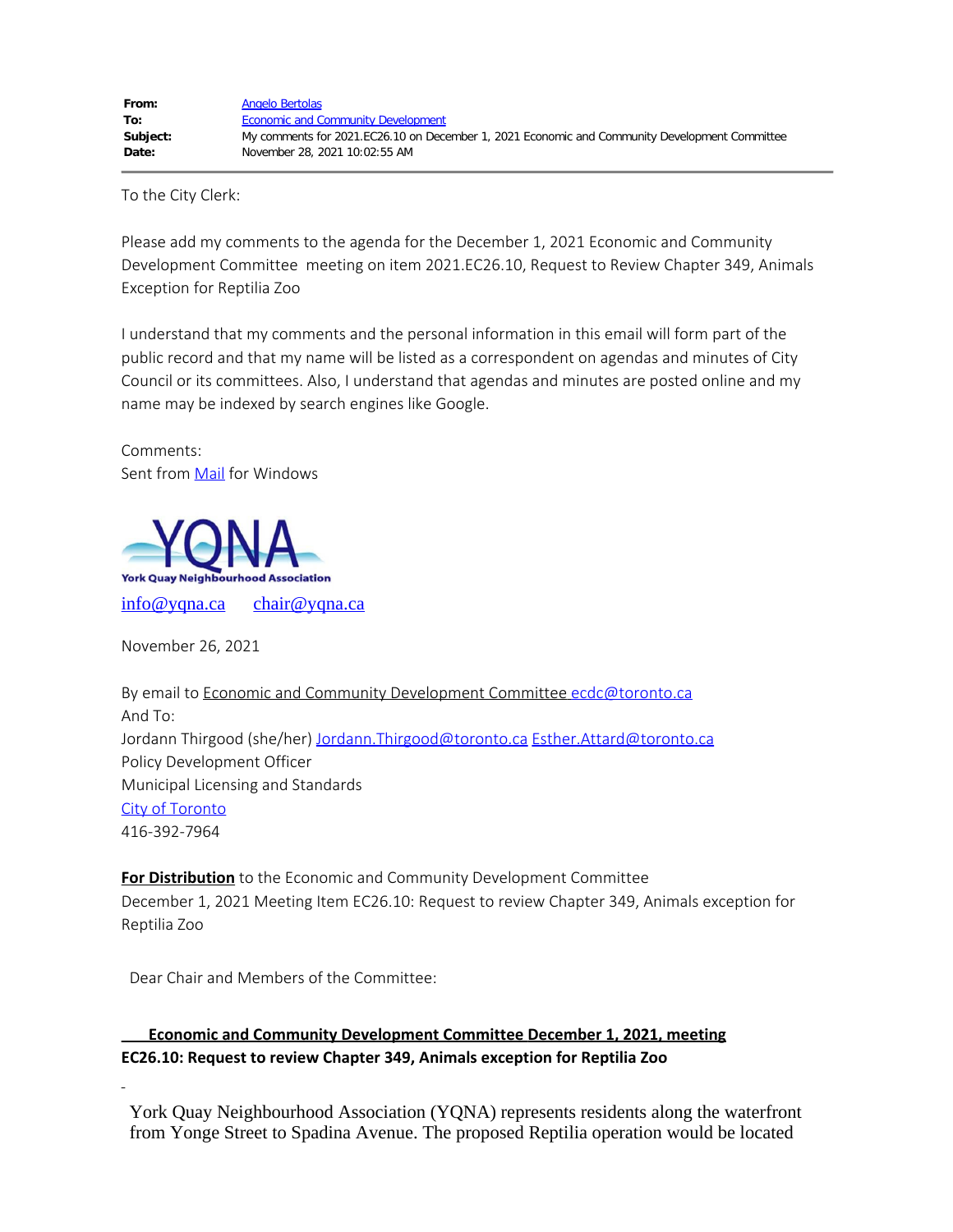squarely within our area and directly affect our members and residents.

 We have had in depth discussions with representatives of both Reptilia as well as Harbourfront Centre and have had fulsome discussions regarding our potential concerns and how these can be addressed. We have visited the Reptilia operation located in Vaughan to get a better understanding of the operation, the treatment of the animals and security of the premises.

 We are writing on behalf of the York Quay Neighbourhood Association (YQNA) to express strong support for the request for a site-specific exception to Chapter 349, Animals to permit the operations of Reptilia Zoo at 245 Queens Quay West (Harbourfront Centre).

 Reptilia has demonstrated that they are keenly focused on the care and safety of their animals and have demonstrated a strong commitment to both education and to the communities in which they operate.

 Having read the Staff Report it seems the most significant concerns resulting in the recommendation to DENY the application are:

- 1. The potential that the amendment could set a precedent and result in a proliferation of dangerous animal venues across the city. Surely there should be a way to isolate this amendment given the "Tourist/Entertainment District" nature of the waterfront and the proximity of the Reptilia operation to the Ripley Aquarium which already received a Chapter 349, Animals exception.
- 2. There were also significant concerns regarding antivenom availability given the number of poisonous animals that will be located at the site. The report states that local hospitals do not maintain a supply of antivenom although Reptilia has a supply on hand and provides training to all staff. The Toronto Zoo also has specific protocols in place to assist with the treatment of snake bites and provide required antivenom to hospitals on an 'as needed' basis. https://www.torontozoo.com/press/2019/!newsite.asp? pg=20190625

 Finally, the Hospital for Sick Children is one of the 7 Southern Ontario hospitals that maintains anti-venom supplies. https://www.torontozoo.com/press/2019/!newsite.asp?pg=20190625

 Based on our visit to the Vaughan Reptilia operation, the animals are very securely contained and isolated from the public. We are advised that Reptilia has not had any incidents of attacks by poisonous animals, and they provide excellent training for all employees regarding animal bites and antivenom use. We wonder if Reptilia would be willing to provide local hospitals with a supply of antivenom should an incident result outside of normal business hours.

 Chapter 349, Animals to permit the proposed operations of Reptilia Zoo at Harbourfront Centre. Reptilia is a family friendly operation and would fit well with the existing Harbourfront Centre operations. Yours truly,